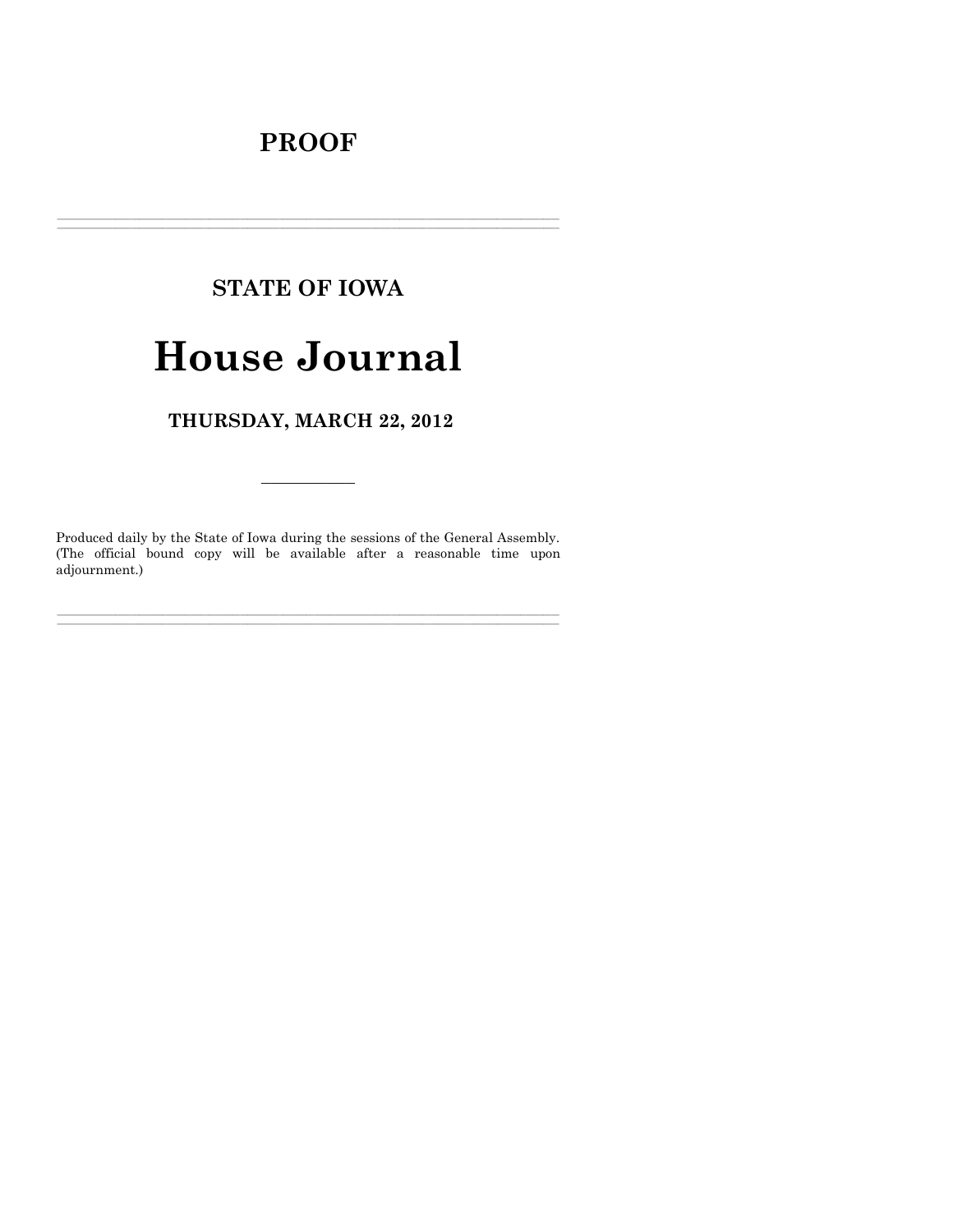# **JOURNAL OF THE HOUSE**

Seventy-fourth Calendar Day - Fifty-second Session Day

Hall of the House of Representatives Des Moines, Iowa, Thursday, March 22, 2012

The House met pursuant to adjournment at 8:32 a.m., Speaker Paulsen in the chair.

Prayer was offered by Representative Rayhons of Hancock County.

## PLEDGE OF ALLEGIANCE

The Pledge of Allegiance was led by Colin and Carter Upmeyer, grandsons of Representative Upmeyer of Hancock.

The Journal of Wednesday, March 21, 2012, was approved.

# INTRODUCTION OF BILL

**[House File 2449,](http://coolice.legis.state.ia.us/Cool-ICE/default.asp?Category=billinfo&Service=Billbook&frame=1&GA=84&hbill=HF2449)** by committee on ways and means, a bill for an act relating to government operations and efficiency, school elections, eliminating certain tax credits, and including effective date and applicability provisions.

Read first time and placed on the **ways and means calendar.**

# MESSAGES FROM THE SENATE

The following messages were received from the Senate:

Mr. Speaker: I am directed to inform your honorable body that the Senate has on March 21, 2012, passed the following bill in which the concurrence of the Senate was asked:

[House File 2092,](http://coolice.legis.state.ia.us/Cool-ICE/default.asp?Category=billinfo&Service=Billbook&frame=1&GA=84&hbill=HF2092) a bill for an act providing for the year-round operation of farmers markets, and including effective date provisions.

Also: That the Senate has on March 21, 2012, passed the following bill in which the concurrence of the Senate was asked:

[House File 2144,](http://coolice.legis.state.ia.us/Cool-ICE/default.asp?Category=billinfo&Service=Billbook&frame=1&GA=84&hbill=HF2144) a bill for an act relating to permissible forms of ownership of transmission facilities subject to a joint agreement for generating, purchasing, or otherwise acquiring electric power and energy.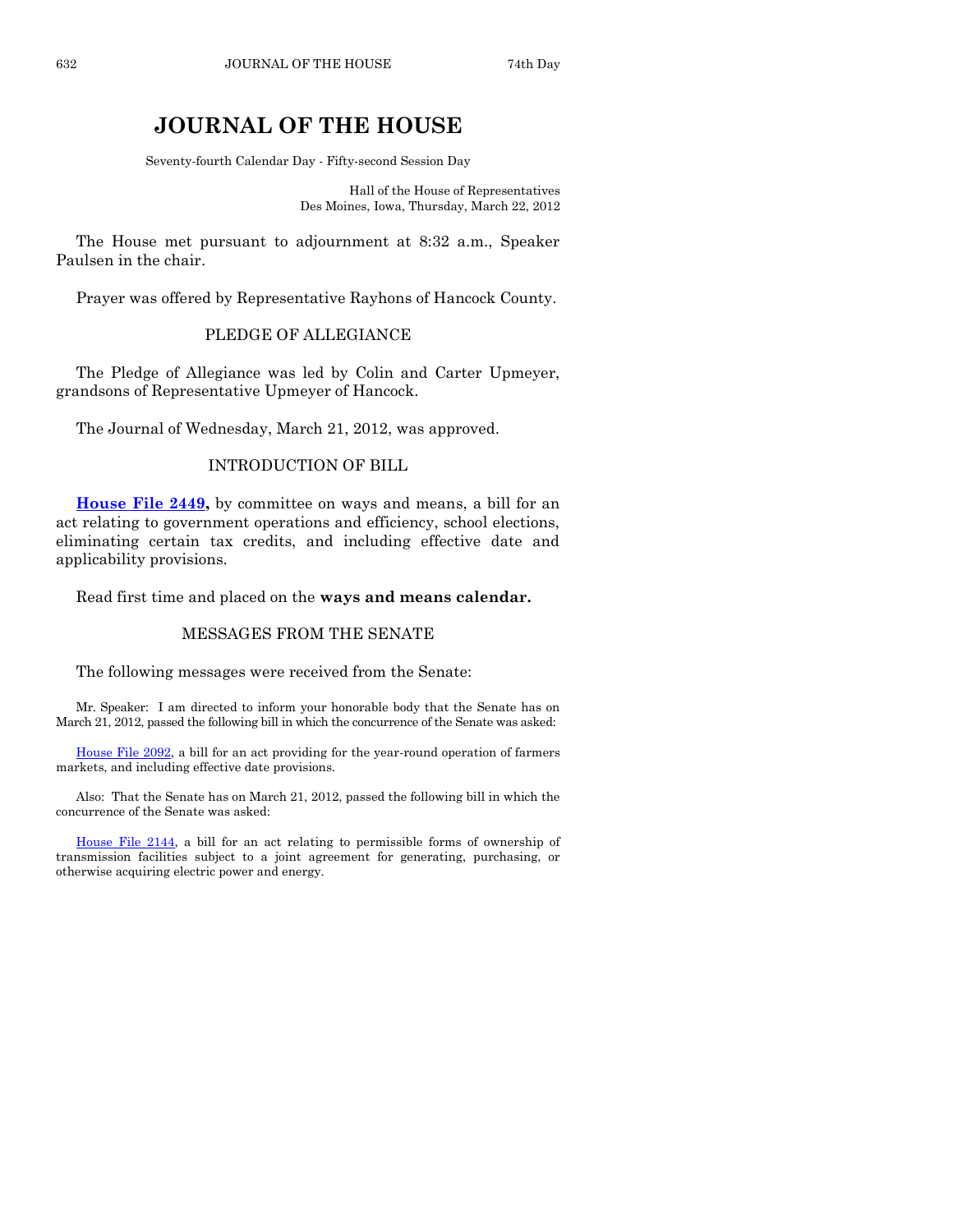Also: That the Senate has on March 21, 2012, amended and passed the following bill in which the concurrence of the House is asked:

[House File 2168,](http://coolice.legis.state.ia.us/Cool-ICE/default.asp?Category=billinfo&Service=Billbook&frame=1&GA=84&hbill=HF2168) a bill for an act relating to the authorized deposit of public funds.

Also: That the Senate has on March 21, 2012, amended and passed the following bill in which the concurrence of the House is asked:

[House File 2228,](http://coolice.legis.state.ia.us/Cool-ICE/default.asp?Category=billinfo&Service=Billbook&frame=1&GA=84&hbill=HF2228) a bill for an act relating to requirements for a motor vehicle operator to have control of the vehicle at all times and to reduce speed in specific situations.

Also: That the Senate has on March 21, 2012, passed the following bill in which the concurrence of the Senate was asked:

[House File 2264,](http://coolice.legis.state.ia.us/Cool-ICE/default.asp?Category=billinfo&Service=Billbook&frame=1&GA=84&hbill=HF2264) a bill for an act relating to interment rights of certain veterans and their spouses in cemeteries owned and controlled by governmental subdivisions.

Also: That the Senate has on March 21, 2012, amended and passed the following bill in which the concurrence of the House is asked:

[House File 2305,](http://coolice.legis.state.ia.us/Cool-ICE/default.asp?Category=billinfo&Service=Billbook&frame=1&GA=84&hbill=HF2305) a bill for an act relating to the powers and duties of the department on aging.

Also: That the Senate has on March 21, 2012, passed the following bill in which the concurrence of the Senate was asked:

[House File 2306,](http://coolice.legis.state.ia.us/Cool-ICE/default.asp?Category=billinfo&Service=Billbook&frame=1&GA=84&hbill=HF2306) a bill for an act relating to the membership of the medical assistance advisory council.

Also: That the Senate has on March 21, 2012, passed the following bill in which the concurrence of the Senate was asked:

[House File 2321,](http://coolice.legis.state.ia.us/Cool-ICE/default.asp?Category=billinfo&Service=Billbook&frame=1&GA=84&hbill=HF2321) a bill for an act amending provisions in the uniform commercial code relating to secured transactions, and including effective date provisions.

Also: That the Senate has on March 21, 2012, amended and passed the following bill in which the concurrence of the House is asked:

[House File 2335,](http://coolice.legis.state.ia.us/Cool-ICE/default.asp?Category=billinfo&Service=Billbook&frame=1&GA=84&hbill=HF2335) a bill for an act relating to appropriations to the justice system, and providing effective dates.

Also: That the Senate has on March 21, 2012, amended and passed the following bill in which the concurrence of the House is asked:

[House File 2336,](http://coolice.legis.state.ia.us/Cool-ICE/default.asp?Category=billinfo&Service=Billbook&frame=1&GA=84&hbill=HF2336) a bill for an act relating to appropriations involving state government entities involved with agriculture, natural resources, and environmental protection.

Also: That the Senate has on March 21, 2012, passed the following bill in which the concurrence of the Senate was asked: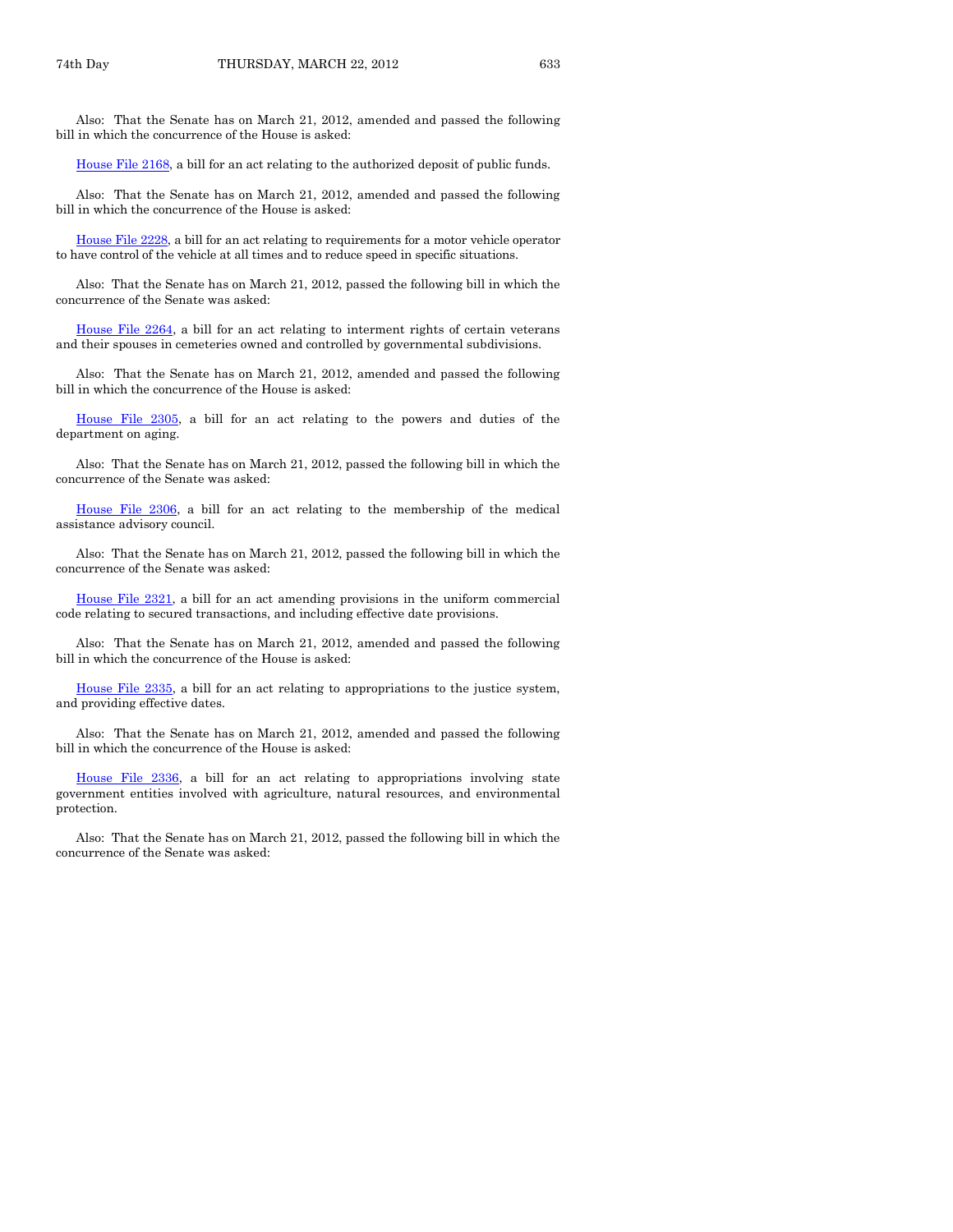[House File 2370,](http://coolice.legis.state.ia.us/Cool-ICE/default.asp?Category=billinfo&Service=Billbook&frame=1&GA=84&hbill=HF2370) a bill for an act relating to civil actions relating to real estate, including mortgage foreclosure actions.

Also: That the Senate has on March 21, 2012, passed the following bill in which the concurrence of the Senate was asked:

[House File 2379,](http://coolice.legis.state.ia.us/Cool-ICE/default.asp?Category=billinfo&Service=Billbook&frame=1&GA=84&hbill=HF2379) a bill for an act relating to expunging certain criminal records, and including applicability provisions.

Also: That the Senate has on March 21, 2012, passed the following bill in which the concurrence of the Senate was asked:

[House File 2383,](http://coolice.legis.state.ia.us/Cool-ICE/default.asp?Category=billinfo&Service=Billbook&frame=1&GA=84&hbill=HF2383) a bill for an act relating to mandatory reporting of school employee misconduct to the board of educational examiners.

Also: That the Senate has on March 21, 2012, passed the following bill in which the concurrence of the Senate was asked:

[House File 2387,](http://coolice.legis.state.ia.us/Cool-ICE/default.asp?Category=billinfo&Service=Billbook&frame=1&GA=84&hbill=HF2387) a bill for an act relating to improvements to and implementation of laws concerning elder abuse.

Also: That the Senate has on March 21, 2012, passed the following bill in which the concurrence of the Senate was asked:

[House File 2402,](http://coolice.legis.state.ia.us/Cool-ICE/default.asp?Category=billinfo&Service=Billbook&frame=1&GA=84&hbill=HF2402) a bill for an act permitting the temporary allocation and use of moneys in the veterans trust fund for cemetery grant development purposes.

Also: That the Senate has on March 21, 2012, passed the following bill in which the concurrence of the Senate was asked:

[House File 2403,](http://coolice.legis.state.ia.us/Cool-ICE/default.asp?Category=billinfo&Service=Billbook&frame=1&GA=84&hbill=HF2403) a bill for an act relating to requirements for a commercial driver's license for certain persons transitioning from military service.

Also: That the Senate has on March 21, 2012, passed the following bill in which the concurrence of the Senate was asked:

[House File 2404,](http://coolice.legis.state.ia.us/Cool-ICE/default.asp?Category=billinfo&Service=Billbook&frame=1&GA=84&hbill=HF2404) a bill for an act relating to the extension of the effective date of a driver's license for a person serving on active duty in military service.

Also: That the Senate has on March 21, 2012, passed the following bill in which the concurrence of the House is asked:

[Senate File 2319,](http://coolice.legis.state.ia.us/Cool-ICE/default.asp?Category=billinfo&Service=Billbook&frame=1&GA=84&hbill=SF2319) a bill for an act relating to the property tax assessments of certain rental property for low-income and moderate income residents.

MICHAEL E. MARSHALL, Secretary

On motion by Upmeyer of Hancock, the House was recessed at 8:36 a.m., until 2:00 p.m.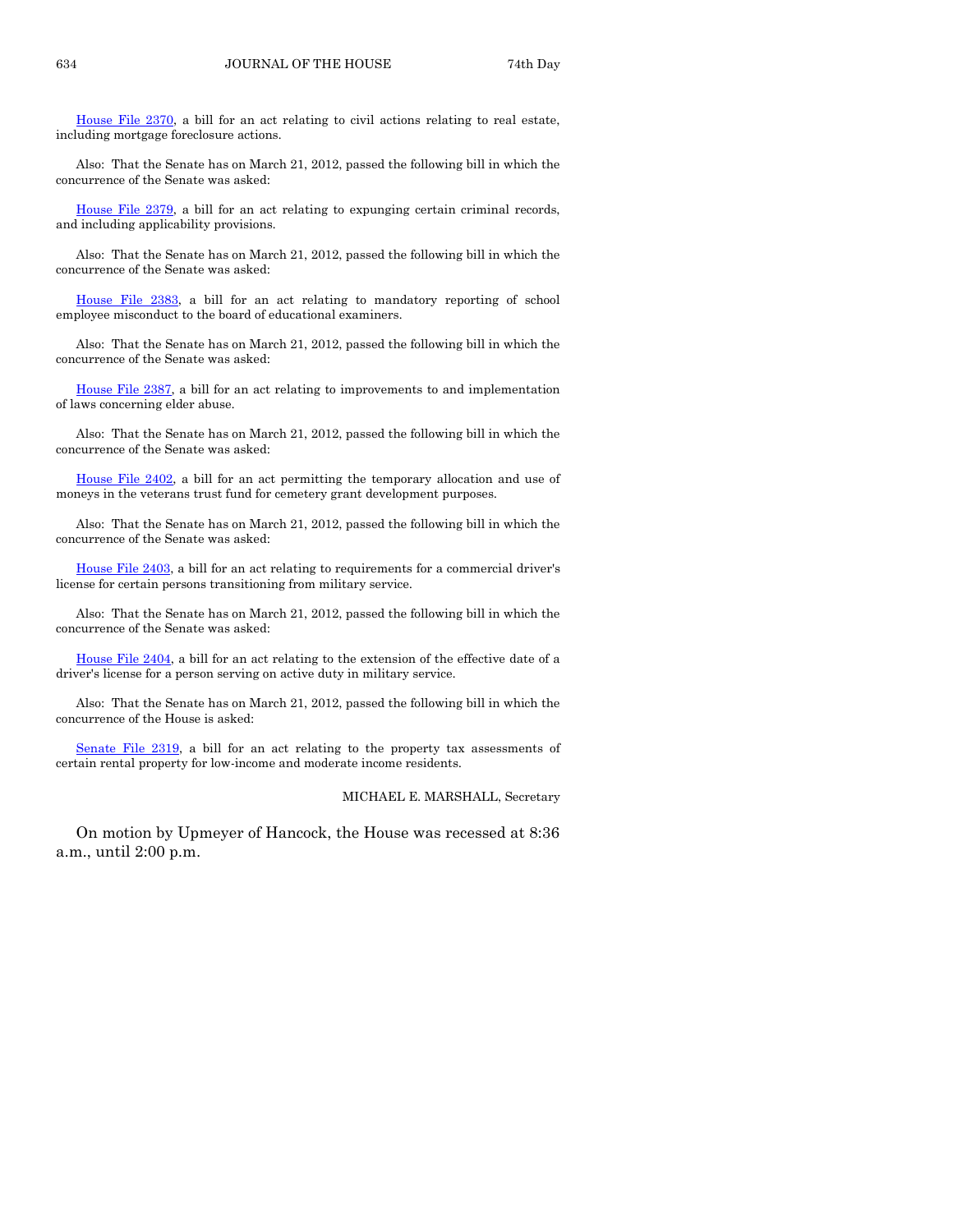### AFTERNOON SESSION

The House reconvened at 2:16 p.m., Speaker Paulsen in the chair.

# INTRODUCTION OF BILLS

**[House File 2450,](http://coolice.legis.state.ia.us/Cool-ICE/default.asp?Category=billinfo&Service=Billbook&frame=1&GA=84&hbill=HF2450)** by committee on appropriations, a bill for an act prohibiting the use of automated traffic law enforcement systems, and including effective date provisions.

Read first time and placed on the **appropriations calendar.**

**[House File 2451,](http://coolice.legis.state.ia.us/Cool-ICE/default.asp?Category=billinfo&Service=Billbook&frame=1&GA=84&hbill=HF2451)** by Isenhart, Hanson, Kressig, and H. Miller, a bill for an act appropriating moneys to support a local food and farm initiative.

Read first time and referred to committee on **appropriations.**

**[House File 2452,](http://coolice.legis.state.ia.us/Cool-ICE/default.asp?Category=billinfo&Service=Billbook&frame=1&GA=84&hbill=HF2452)** by Isenhart, a bill for an act establishing a property tax exemption for property meeting specified energy efficiency and environmental quality standards and meeting certain utility grid standards.

Read first time and referred to committee on **ways and means.**

# SENATE MESSAGE CONSIDERED

**[Senate File 2319,](http://coolice.legis.state.ia.us/Cool-ICE/default.asp?Category=billinfo&Service=Billbook&frame=1&GA=84&hbill=SF2319)** by committee on ways and means, a bill for an act relating to the property tax assessments of certain rental property for low-income and moderate income residents.

Read first time and referred to committee on **ways and means.**

# SENATE FILE PLACED ON THE UNFINISHED BUSINESS CALENDAR

Upmeyer of Hancock asked and received unanimous consent to place [Senate File 430](http://coolice.legis.state.ia.us/Cool-ICE/default.asp?Category=billinfo&Service=Billbook&frame=1&GA=84&hbill=SF430) on the Unfinished Business Calendar.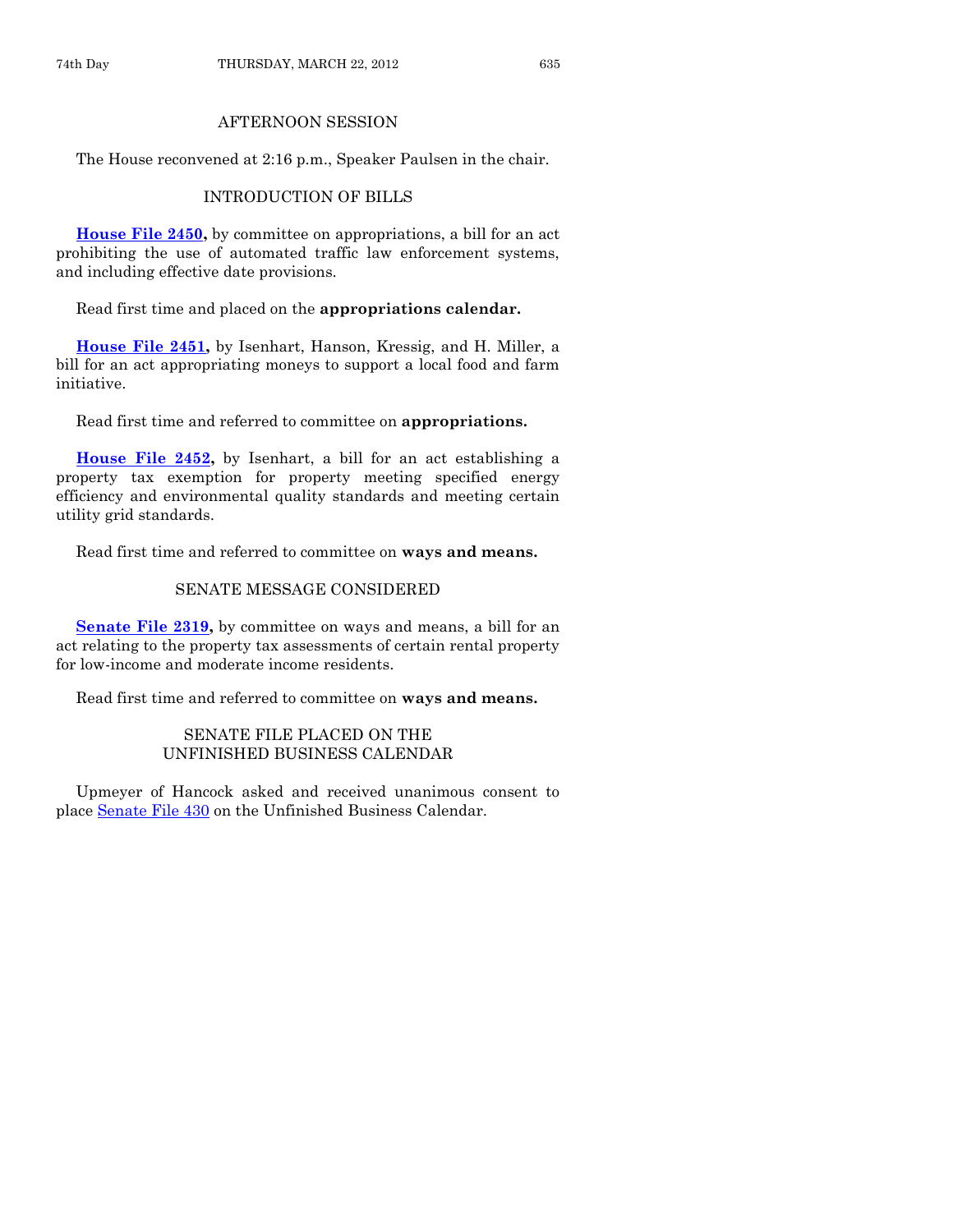636 JOURNAL OF THE HOUSE 74th Day

## BILLS SIGNED BY THE GOVERNOR

A communication was received from the Governor announcing that on March 22, 2012, he approved and transmitted to the Secretary of State the following bills:

[Senate File 2146,](http://coolice.legis.state.ia.us/Cool-ICE/default.asp?Category=billinfo&Service=Billbook&frame=1&GA=84&hbill=SF2146) an Act relating to meeting requirements for rural water districts.

[Senate File 2202,](http://coolice.legis.state.ia.us/Cool-ICE/default.asp?Category=billinfo&Service=Billbook&frame=1&GA=84&hbill=SF2202) an Act relating to matters under the purview of the Banking Division of the Department of Commerce, and including effective date provisions.

[Senate File 2212,](http://coolice.legis.state.ia.us/Cool-ICE/default.asp?Category=billinfo&Service=Billbook&frame=1&GA=84&hbill=SF2212) an Act relating to economic development by making technical and policy changes related to environmental response projects and to certain programs administered by the Economic Development Authority and including retroactive applicability provisions.

[Senate File 2247,](http://coolice.legis.state.ia.us/Cool-ICE/default.asp?Category=billinfo&Service=Billbook&frame=1&GA=84&hbill=SF2247) an Act relating to terminology changes in Iowa code references to mental retardation.

[Senate File 2279,](http://coolice.legis.state.ia.us/Cool-ICE/default.asp?Category=billinfo&Service=Billbook&frame=1&GA=84&hbill=SF2279) an Act relating to credit unions, including methods of voting by credit union members and the Board of Directors, electronic communications to certain credit union members, the composition of the Board of Directors, assessment of fees for examination and supervision, limited negotiated disclosures of certain confidential information, treatment of ownership shares, superintendent management authority, individual development accounts held at credit unions and other financial institutions, and making penalties applicable.

[Senate File 2285,](http://coolice.legis.state.ia.us/Cool-ICE/default.asp?Category=billinfo&Service=Billbook&frame=1&GA=84&hbill=SF2285) an Act relating to statutory corrections which may adjust language to reflect current practices, insert earlier omissions, delete redundancies and inaccuracies, delete temporary language, resolve inconsistencies and conflicts, update ongoing provisions, or remove ambiguities, and including effective date and retroactive applicability provisions.

#### SUBCOMMITTEE ASSIGNMENT

#### **[Senate File 2316](http://coolice.legis.state.ia.us/Cool-ICE/default.asp?Category=billinfo&Service=Billbook&frame=1&GA=84&hbill=SF2316) (Committee of the Whole)**

Appropriations: Huseman, Chair; Chambers, Cohoon, Dolecheck, Drake, Garrett, Gaskill, Hagenow, Hall, Heaton, Heddens, Lukan, Murphy, T. Olson, Raecker, Rogers, Running-Marquardt, Schulte, Schultz, T. Taylor, Wagner, Watts, Wenthe, Winckler and Worthan.

#### HOUSE STUDY BILL SUBCOMMITTEE ASSIGNMENTS

#### **[House Study Bill 666](http://coolice.legis.state.ia.us/Cool-ICE/default.asp?Category=billinfo&Service=Billbook&frame=1&GA=84&hbill=HSB666)**

Ways and Means: Kaufmann, Chair; Quirk and Soderberg.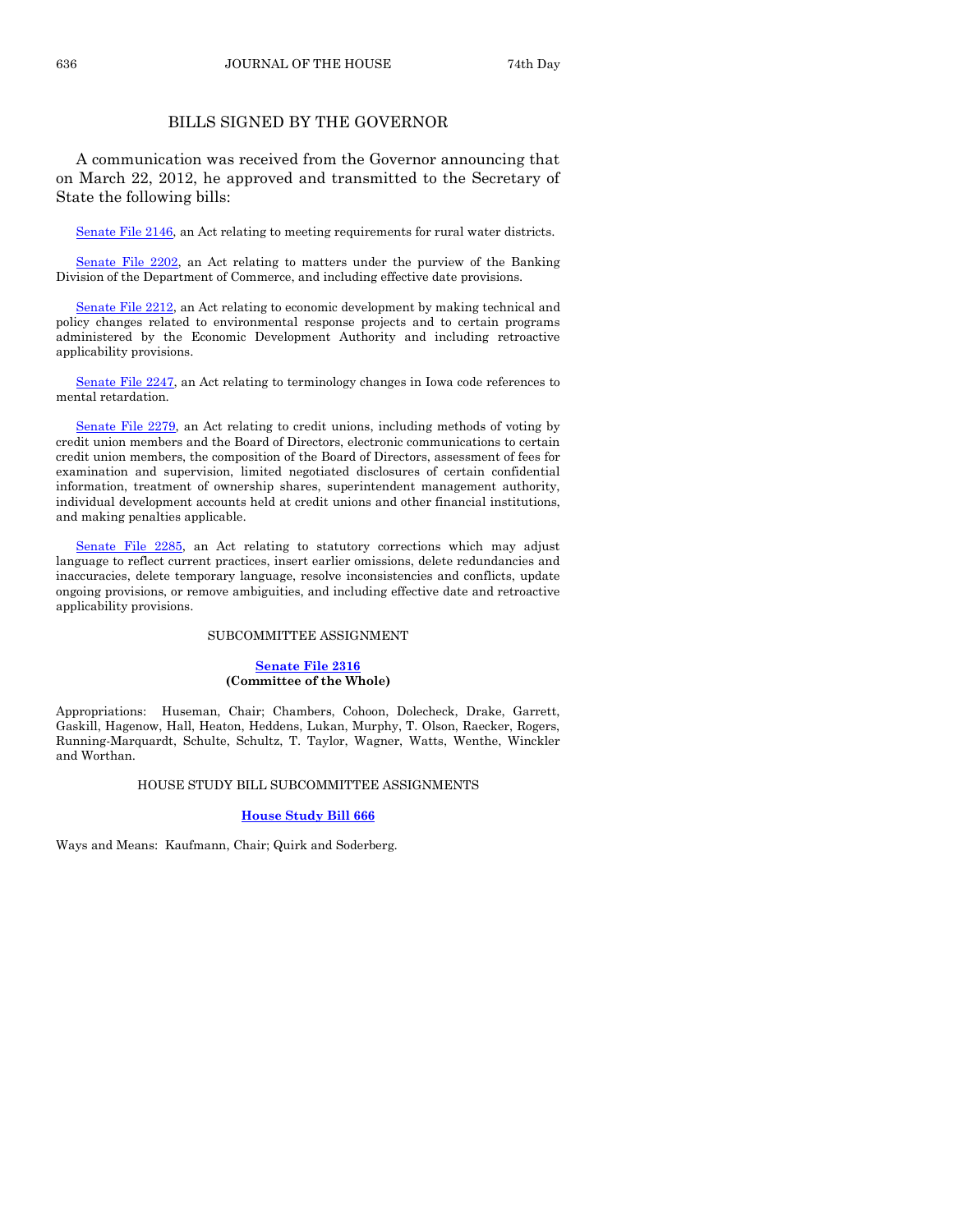#### **[House Study Bill 667](http://coolice.legis.state.ia.us/Cool-ICE/default.asp?Category=billinfo&Service=Billbook&frame=1&GA=84&hbill=HSB667)**

Ways and Means: Hein, Chair; De Boef and Quirk.

#### **[House Study Bill 668](http://coolice.legis.state.ia.us/Cool-ICE/default.asp?Category=billinfo&Service=Billbook&frame=1&GA=84&hbill=HSB668)**

Ways and Means: Vander Linden, Chair; De Boef and Oldson.

#### HOUSE STUDY BILL COMMITTEE ASSIGNMENT

#### **[H.S.B. 669](http://coolice.legis.state.ia.us/Cool-ICE/default.asp?Category=billinfo&Service=Billbook&frame=1&GA=84&hbill=HSB669) Ways and Means**

Relating to retailers maintaining a place of business in this state for purposes of the collection of sales and use taxes, agreements relating to the collection of sales and use taxes in the state, and sales of tangible personal property and services to the state.

#### COMMITTEE RECOMMENDATIONS

MR. SPEAKER: The Chief Clerk of the House respectfully reports that the following committee recommendations have been received and are on file in the office of the Chief Clerk:

## W. CHARLES SMITHSON Chief Clerk of the House

#### COMMITTEE ON APPROPRIATIONS

**[Senate File 2219,](http://coolice.legis.state.ia.us/Cool-ICE/default.asp?Category=billinfo&Service=Billbook&frame=1&GA=84&hbill=SF2219)** a bill for an act relating to the continuation of the Iowa early intervention block grant program and including effective date provisions.

Fiscal Note is not required.

Recommended **Amend and Do Pass with amendment H–[8329](http://coolice.legis.state.ia.us/Cool-ICE/default.asp?Category=billinfo&Service=Billbook&frame=1&GA=84&hbill=H8329)** March 22, 2012.

**[Senate File 2315,](http://coolice.legis.state.ia.us/Cool-ICE/default.asp?Category=billinfo&Service=Billbook&frame=1&GA=84&hbill=SF2315)** a bill for an act relating to redesign of publicly funded mental health and disability services by requiring certain core services and addressing other services and providing for establishment of regions and including effective date and applicability provisions.

Fiscal Note is not required.

#### Recommended **Amend and Do Pass with amendment H–[8330](http://coolice.legis.state.ia.us/Cool-ICE/default.asp?Category=billinfo&Service=Billbook&frame=1&GA=84&hbill=H8330)** March 22, 2012.

**[Senate File 2316,](http://coolice.legis.state.ia.us/Cool-ICE/default.asp?Category=billinfo&Service=Billbook&frame=1&GA=84&hbill=SF2316)** a bill for an act relating to and making appropriations to state departments and agencies from the rebuild Iowa infrastructure fund, the technology reinvestment fund, the FY 2009 prison bonding fund, and the endowment for Iowa's health restricted capitals fund, providing for related matters, and including effective date and retroactive applicability provisions.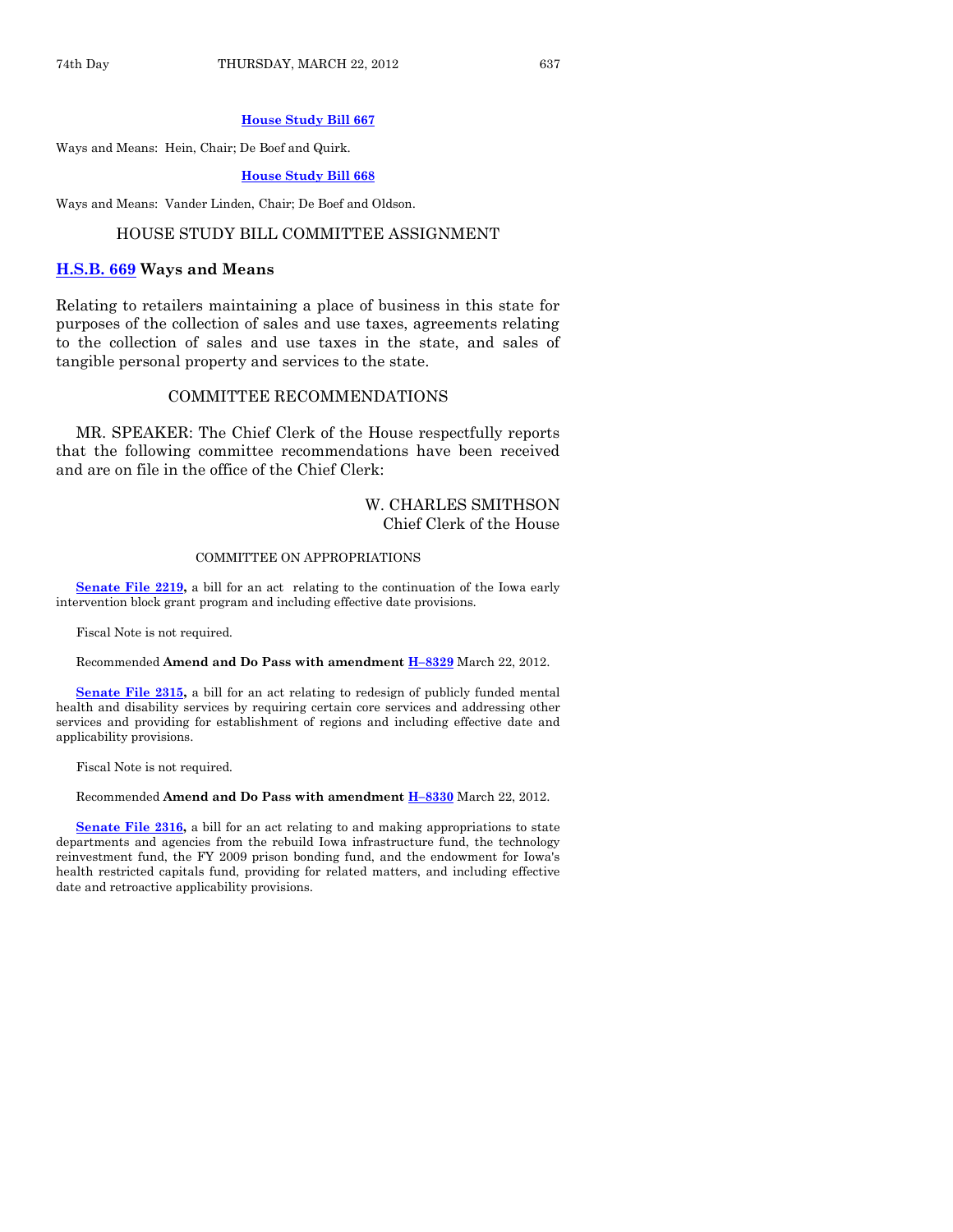Fiscal Note is not required.

Recommended **Amend and Do Pass with amendment H–[8328](http://coolice.legis.state.ia.us/Cool-ICE/default.asp?Category=billinfo&Service=Billbook&frame=1&GA=84&hbill=H8328)** March 22, 2012.

**[Senate File 2321,](http://coolice.legis.state.ia.us/Cool-ICE/default.asp?Category=billinfo&Service=Billbook&frame=1&GA=84&hbill=SF2321)** a bill for an act relating to the funding of, the operation of, and appropriation of moneys to the college student aid commission, the department for the blind, the department of education, and the state board of regents, and providing effective date provisions.

Fiscal Note is not required.

Recommended **Amend and Do Pass with amendment H–[8327](http://coolice.legis.state.ia.us/Cool-ICE/default.asp?Category=billinfo&Service=Billbook&frame=1&GA=84&hbill=H8327)** March 21, 2012.

**Committee Bill** (Formerly [House File 2214\)](http://coolice.legis.state.ia.us/Cool-ICE/default.asp?Category=billinfo&Service=Billbook&frame=1&GA=84&hbill=HF2214), prohibiting the use of automated traffic law enforcement systems, and including effective date provisions.

Fiscal Note not required.

Recommended **Do Pass** March 21, 2012.

#### COMMITTEE ON WAYS AND MEANS

**[Senate File 364,](http://coolice.legis.state.ia.us/Cool-ICE/default.asp?Category=billinfo&Service=Billbook&frame=1&GA=84&hbill=SF364)** a bill for an act relating to the licensure of orthotists, prosthetists, and pedorthists and providing for fees and penalties.

Fiscal Note is not required.

Recommended **Do Pass** March 21, 2012.

**Committee Bill** (Formerly [House File 2382\)](http://coolice.legis.state.ia.us/Cool-ICE/default.asp?Category=billinfo&Service=Billbook&frame=1&GA=84&hbill=HF2382), relating to the amount allowable as an innovation fund investment tax credit and including effective date and retroactive applicability provisions.

Fiscal Note is not required.

Recommended **Amend and Do Pass** March 21, 2012.

**Committee Bill** (Formerly [House File 2419\)](http://coolice.legis.state.ia.us/Cool-ICE/default.asp?Category=billinfo&Service=Billbook&frame=1&GA=84&hbill=HF2419), relating to the rebate of state sales tax to the owner or operator of a baseball and softball tournament facility and movie site.

Fiscal Note is not required.

Recommended **Amend and Do Pass** March 21, 2012.

# AMENDMENTS FILED

| H-8321 | H.F. | 2369 | Senate Amendment |
|--------|------|------|------------------|
| H-8322 | H.F  | 2336 | Senate Amendment |
| H-8323 | нк   | 2335 | Senate Amendment |